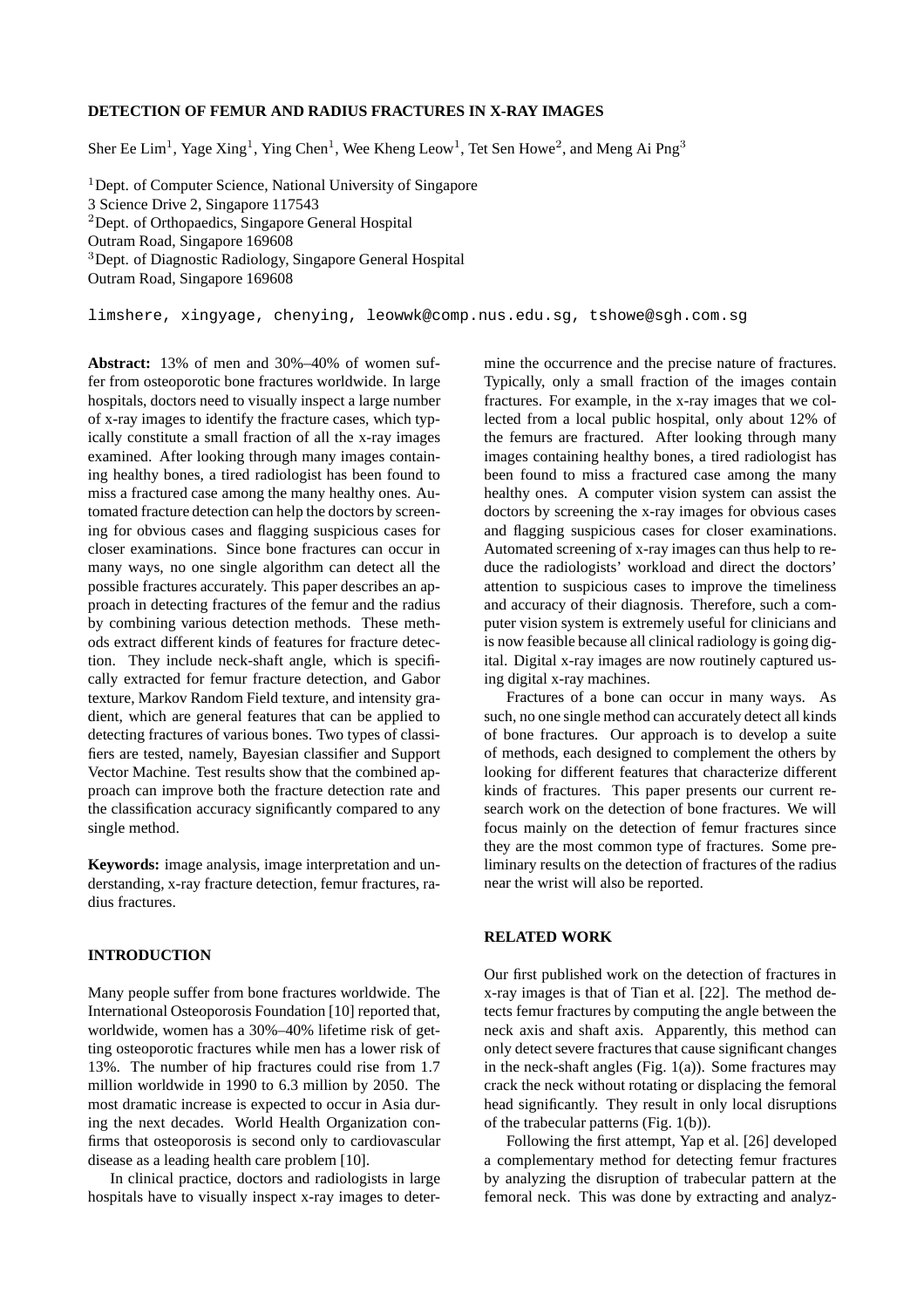

**Fig.** 1: (a) Severe fracture that changes the shape of the femur. (b) Fracture that does not change the femur's shape significantly.

ing the orientations of the trabeculae using Gabor filters [1]. Test results showed that this method complemented the neck-shaft angle method. Hence, combing the two methods improved the performance of fracture detection.

Other related methods used non-visual techniques to detect fractures. For example, Ryder et al. analyzed acoustic pulses to determine whether a fracture had occurred [19]. Kaufman et al. analyzed mechanical vibration using a neural network model [11] whereas Singh and Chauhan measured electrical conductivity [21].

Most research effort on the analysis of orthopaedic x-ray images has been focused on the detection of osteoporosis by methods of texture analysis and fractal analysis. For example, [8, 13, 18] computed first order statistics of texture including mean and standard deviation, and [17, 25] computed second order statistics of texture such as the co-occurrence matrix. On the other hand, [2, 3, 12] applied techniques such as semi-variance, surface area, and power spectral methods to derive the fractal dimension and geometry for detecting osteoporosis. Caligiuri et al. [3] showed that their method appeared promising in discriminating between healthy and fractured bones. [16] applied a multiresolution wavelet technique on the micro x-ray CT images of rats' lumbar vertebrae, and [14] applied fractal analysis on the micro x-ray images of human knees. Both these works analyzed trabecular structures of bones in high-resolution micro x-ray images instead of normal x-ray images. A good review of the application of fractal analysis for the assessment of trabecular bone structure is given in [15].

There is a substantial amount of work on the analysis of tubular structures such as blood vessels and lung bronchi. The analysis of these small structures typically assume certain relationship between image intensity and the position on the structure. For example, the cores method [7] and the ridge detection method [9] have been applied to 2D images to find intensity ridges which correspond to the medial lines of vessels. However, the femur and radius are large structures with complex internal structure of trabeculae (Figs. 1, 7), which show up as complex texture patterns in x-ray images. So, standard methods for analyzing tubular structures cannot work on femur and radius x-ray images.

## **FRACTURE DETECTION**

Our method of detecting fractures can be divided into 3 stages: (1) extraction of approximate contour of the bone of interest, (2) extraction of features from the x-ray image, and (3) classification of the bone based on the extracted features. The extraction of bone contour in stage 1 is performed using active shape model, supplemented by active appearance models [4] at distinct feature points. These are well known methods that have already been reported in the literature. So, this paper will focus on stages 2 and 3.

Four different types of image features are extracted for fracture detection: (1) femoral neck-shaft angle, (2) Gabor filters [1], (3) Markov Random Field (MRF) [6], and (4) intensity gradient. The first feature is specifically extracted for detecting the distortion of shape due to severe femur fracture. The other features can potentially by applied to detecting fractures of various bones. So far, we have applied all of them to detecting femur fractures and MRF to detecting radius fractures.

Computation of neck-shaft angle has been reported in [22]. Here, we shall give a summary of the method. Given the contour of the femur, it computes lines that are normal to both sides of the shaft contour, which we called the *level lines*. The line that passes through the mid points of the shaft level lines gives a good approximation of the shaft axis. The level lines at the femoral head and neck are clustered into bundles. The mean direction of the level lines in the largest bundle that contains long level lines gives an initial approximation of the neck axis. Then, taking note of the symmetry of the femoral head, the best axis of symmetry is determined, starting with the initial approximation, to obtain the best approximation of the shaft axis. Finally, the angle between the neck and the shaft axes is computed. Classification is based on a threshold of the neck-shaft angle that is learned from training samples.

The extraction of the other three features share a common theme: *adaptive sampling*. The shapes and sizes of the bones are not identical in the x-ray images. Even among healthy bones, there are still differences in the appearance because they are naturally-occurring objects. Age and gender also contribute to the difference in the appearance of the bones. One standard method of dealing with size variation is to normalize the size of the bones in the images. This method is, however, unsatisfactory because it can either remove important texture information (if the image is shrunken) or introduce noise and artifacts (if the image is enlarged). Instead of scaling the x-ray images, adaptive sampling is used to sample the features so that the sampled locations in different images correspond to consistent locations in a normalized sampling grid.

### **Adaptive Sampling**

Let  $W$  and  $H$  denote the width and height of the bounding box that contains the bone of interest, e.g., the femur's upper extremity. This bounding box is automat-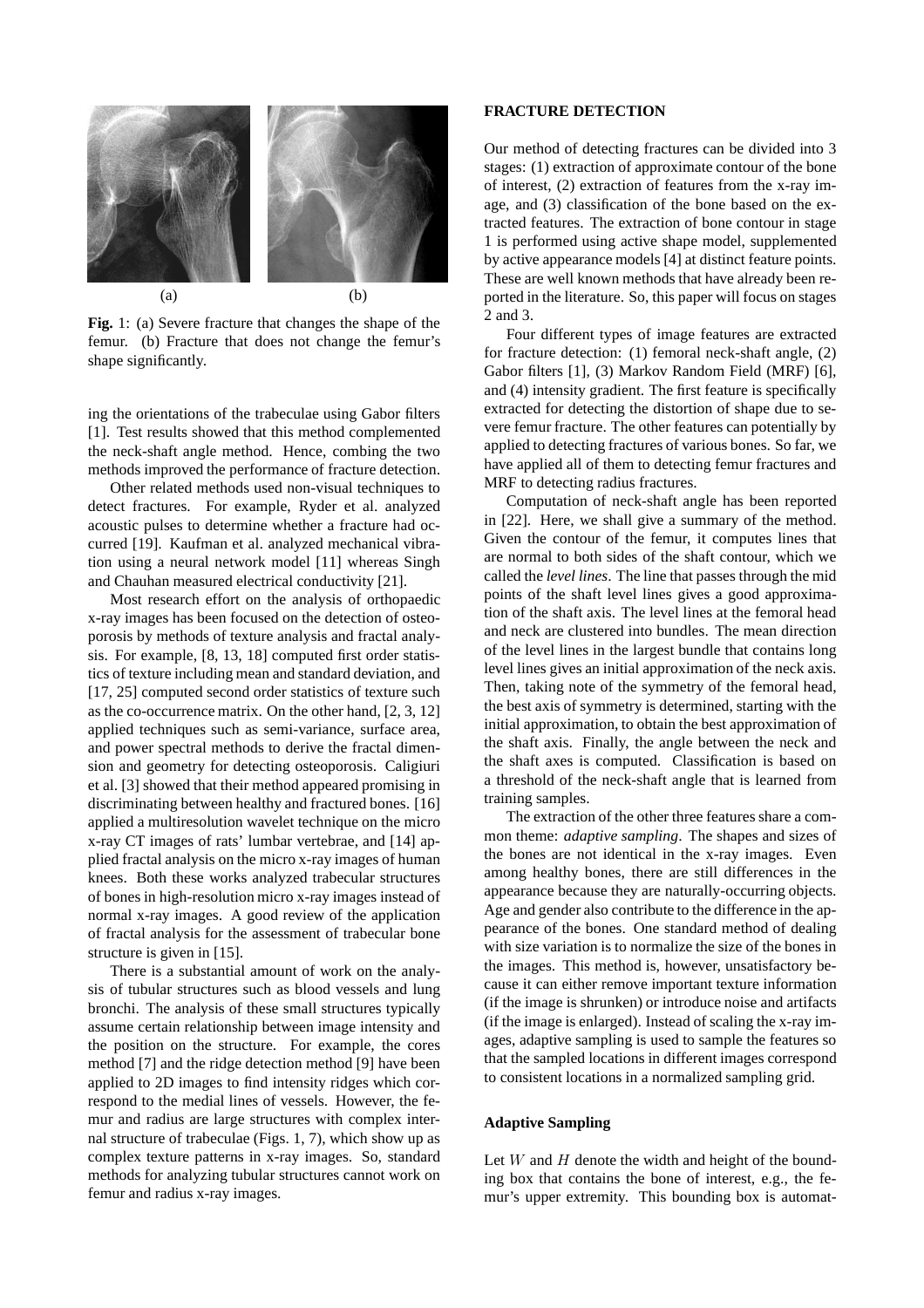**Table** 1: Number of sampling locations for various feature types. MRF: Markov Random Field model, IG: intensity gradient. Gabor and IG are extracted only from femur images.

|                | Gabor 1 | IG   MRF (femur)   MRF (radius) |  |
|----------------|---------|---------------------------------|--|
| $n_x$          |         |                                 |  |
| $\iota_{\eta}$ |         |                                 |  |



**Fig.** 2: Adaptive sampling grid. (a) Without overlap. (b) With overlaps.

ically derived from the approximate bone contour extracted in Stage 1 of the algorithm. Let  $n_x$  and  $n_y$  denote the number of sampling locations along the x- and  $y$ -directions, which means the sampling method divides the whole bounding box into  $n_x \times n_y$  regions. To improve the coverage of the grids on the image, the sampling grids are arranged in such a way that neighboring regions overlap by 50% of their width and height. So each region is of width  $S_x$  and height  $S_y$  given by:

$$
S_x = 2\left\lfloor \frac{W}{n_x + 1} \right\rfloor, \quad S_y = 2\left\lfloor \frac{H}{n_y + 1} \right\rfloor. \tag{1}
$$

The advantage of this adaptive sampling method is that it requires the extraction of only approximate bone contours. Therefore, it can also tolerate slight variation of shape over different patients, and does not require very accurate extraction of the bone contours.

The number of sampling locations differ for different feature types. Texture features extracted using Gabor filtering requires a larger sampling region and thus fewer sampling locations. On the other hand, extraction of intensity gradient requires very small sampling region. Thus, sampling can be performed at more locations. Markov Random Field (MRF) texture model extracts features from moderate-sized sampling regions. In the current implementation, the number of sampling locations is set as shown in Table 1. Figure 2 illustrates an example of adaptive sampling at the femoral neck.

# **Feature Extraction**

The trabeculae in the bones are oriented at specific orientations to support the forces acting on them. A fracture of the bone causes a disruption of the trabecular pat-



**Fig.** 3: Gabor texture orientation maps of (a) healthy femur and (b) fractured femur. The short lines indicate trabecular orientations.

tern, which can be detected by extracting various feature types. In our implementation, features are extracted from each sampling region determined using adaptive sampling method. Extraction of Gabor textures has already been reported in [26]. The result is a *Gabor texture orientation map*  $M_G = [\mathbf{u}_{ij}]$  where  $\mathbf{u}_{ij}$  is a unit vector that represents the Gabor texture orientation at grid location  $(i, j)$ . Figure 3 illustrates examples of Gabor texture orientation maps. In this paper, we shall focus on the extraction of intensity gradient direction and Markov Random Field features.

Before extracting intensity gradient feature, the x-ray images are first normalized so that their mean intensities and contrasts are similar. A general method of computing the intensity gradient at a point p is to fit a curve surface on the intensity profile at and around p. Then, the intensity gradient can be computed from analytical geometry. However, this approach is too computationally expensive for our application. Instead, an approximation method is applied as follows. Given a region  $R(\mathbf{p})$  centered at p, search within the region for a point q whose intensity difference  $d_m$  is the largest:

$$
d_m(\mathbf{p}) = \max_{\mathbf{q'} \in R(\mathbf{p})} |I(\mathbf{p}) - I(\mathbf{q'})|.
$$
 (2)

Then, the intensity gradient direction  $g(p)$  is computed as the vector difference

$$
\mathbf{g}(\mathbf{p}) = \text{sgn}(I(\mathbf{p}) - I(\mathbf{q})) \frac{\mathbf{q} - \mathbf{p}}{d_m(\mathbf{p})}
$$
(3)

where sgn(.) is the sign function. So, the direction of  $g$ is defined to point from higher intensity location to lower intensity location (Fig. 4). Intensity gradient direction is computed at each location  $(i, j)$  within the bone contour to form the *intensity gradient direction map*  $\mathbf{M}_q = [\mathbf{u}_{ij}]$ . Gradient direction outside the contour is defined to be the null vector. Figure 5 illustrates examples of intensity gradient direction maps.

Intensity normalization is also performed before extracting Markov Random Field texture. Markov Random Field texture model describes the intensity of a pixel p as a linear combination of those of its neighbors q [6]:

$$
I(\mathbf{p}) = \sum_{\mathbf{q} \in R(\mathbf{p})} (\theta(\mathbf{p}, \mathbf{q}) I(\mathbf{p} + \mathbf{q}) + \epsilon(\mathbf{q})) \tag{4}
$$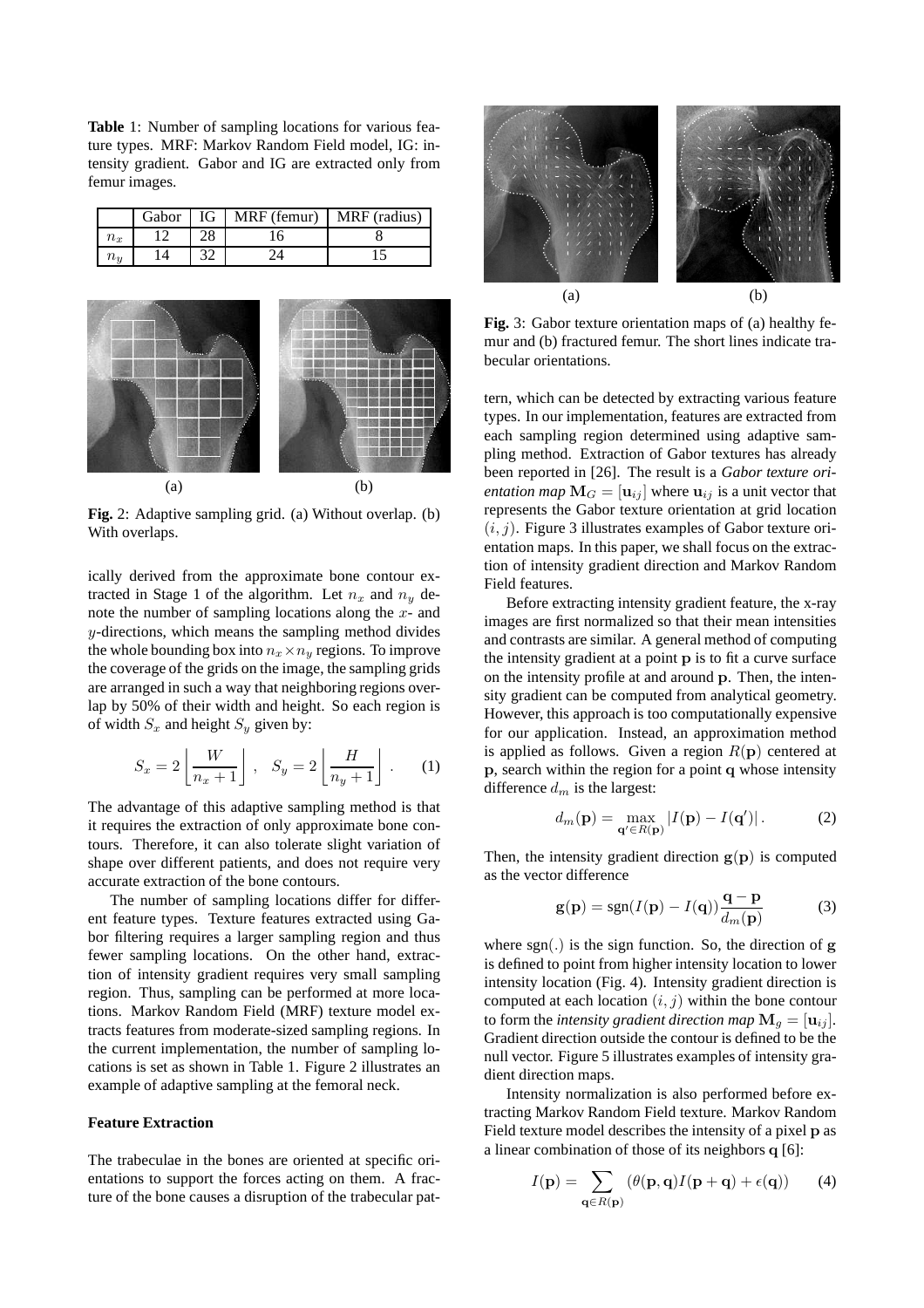

**Fig.** 4: Intensity gradient directions at different locations.



**Fig.** 5: Intensity gradient direction maps of (a, b) healthy femurs and (c) fractured femur. The colors indicate the directions as depicted in (d) the color circle.

where  $\theta(\mathbf{p}, \mathbf{q})$  are model parameters and  $\epsilon(\mathbf{q})$  represents noise, which is usually assumed to be Gaussian noise of zero mean and constant variance. The model parameters  $\theta(\mathbf{p}, \mathbf{q})$  at location **p** is then computed by minimizing the error E:

$$
E = \left[ I(\mathbf{p}) - \sum_{\mathbf{q} \in R(\mathbf{p})} (\theta(\mathbf{p}, \mathbf{q}) I(\mathbf{p} + \mathbf{q}) + \epsilon(\mathbf{q})) \right]^2.
$$
\n(5)

The model parameters  $\theta(\mathbf{p}, \mathbf{q})$  are then normalized to unit vectors  $\mathbf{u}_{ij}$  to form the MRF texture map  $\mathbf{M}_m = [\mathbf{u}_{ij}],$ where  $\mathbf{p} = (i, j)$ . As for the other feature maps, entries outside the bone contour are assigned the null vectors.

# **Map Processing**

The feature maps described in the previous sections are vector maps, which are not convenient for classification. So they are converted into a *difference maps*, which are scalar maps. For each feature type, the mean feature map of all the healthy training samples,  $\overline{M} = [m_{ij}]$ , is first computed. The entry  $m_{ij}$  is the mean feature vector at position  $(i, j)$  in  $\overline{\mathbf{M}}$  and it is given by:

$$
\mathbf{m}_{ij} = \begin{cases} \sum_{k=1}^{n} \mathbf{u}_{kij} \left\| \sum_{k=1}^{n} \mathbf{u}_{kij} \right\|^{-1} & \text{if } c_{ij} > n/2\\ 0 & \text{otherwise} \end{cases}
$$
(6)

where *n* is the number of training samples,  $u_{kij}$  is the unit feature vector of sample k at position  $(i, j)$ , and  $c_{ij}$ is the number of samples with non-null feature vectors at position  $(i, j)$ .

For a particular position  $(i, j)$ , if more than half of the training samples' feature maps have null values at this position, it will be considered as an insignificant position, which means this position does not contain significant information for classification. Then, the corresponding entry in the mean feature map will be assigned the null vector 0. This situation usually occurs near the boundary contour of the bone because of slight shape variation among different images. By setting the map entries at these positions to 0, the effect of slight shape variation on classification can be removed.

Now, the difference map  $V = [v_{ij}]$  for all the training samples can be computed. Each entry  $v_{ij}$  indicates the difference between the image's feature map and the mean feature map at position  $(i, j)$  and it is given by:

$$
v_{ij} = \begin{cases} 0 & \text{if } \mathbf{u}_{ij} = \mathbf{m}_{ij} = \mathbf{0} \\ 1 - |\mathbf{u}_{ij} \cdot \mathbf{m}_{ij}| & \text{otherwise.} \end{cases}
$$
(7)

A  $v_{ij}$  value that is close to 0 indicates a slight difference, and a large  $v_{ij}$  indicates a large difference. As the mean feature map is computed over all the healthy training samples, an image of a healthy bone should yield a feature map that is very similar to the mean feature map. So this image's difference map is expected to have mostly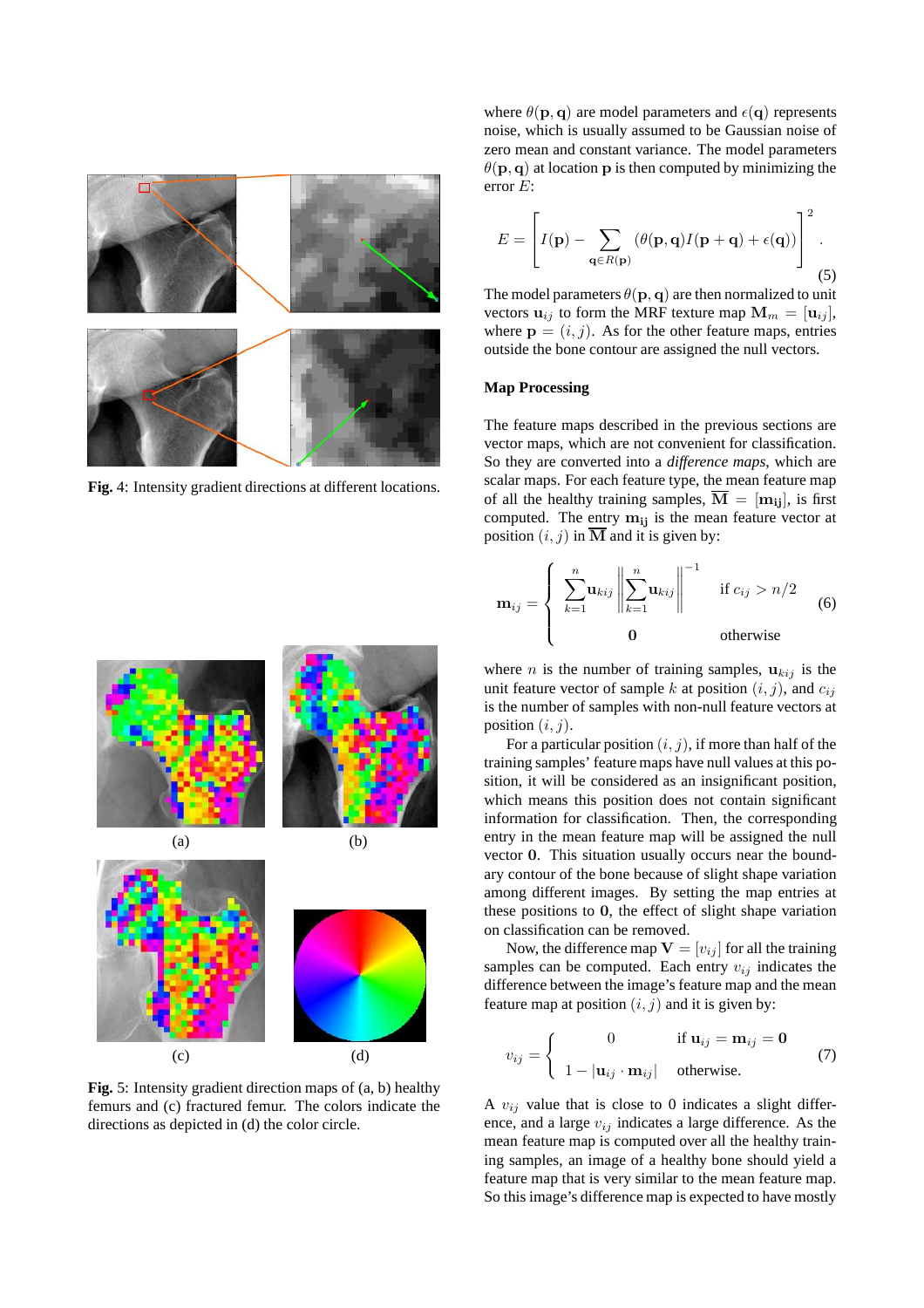small values. On the other hand, in an image of a fractured bone, there will be some disruption of the trabecular pattern caused by the fracture. So its feature map will be very different from the mean feature map at some positions and its difference map is expected to have some large values. Our classification of the bones will be based on the difference map.

#### **Classification**

Two classifiers are applied on the difference maps to classify the test samples: Bayesian and Support Vector Machine (SVM).

For the first method, the sets of healthy and fracture training samples' difference maps are each modeled by a multivariate Gaussian function, which are used to estimate the conditional probabilities  $P(x|$  healthy) and  $P(x)$  fracture), where x denotes a sample's difference map. We found that, in practice, the *a priori* probabilities  $P(\text{healthy})$  and  $P(\text{fracture})$  are not identical. For example,  $P(\text{healthy})$  is roughly 0.88 and  $P(\text{fracture})$  is 0.12 for the femur images in our collection. Applying Bayes' rule, we obtain

$$
P(\text{class}|x) = \frac{P(x|\text{ class}) P(\text{class})}{P(x)}
$$
(8)

where class is either healthy or fractured. The denominator  $P(x)$  is the same for both  $P(\text{healthy}|x)$  and  $P(\text{fracture}|x)$  and so can be ignored. Thus, sample x can be classified as fractured if  $P(\text{healthy}|x)$  is smaller than  $P(\text{fracture}|x)$ .

It is noted that the fractured samples are most likely not well clustered in the feature space. Ideally, one would cluster them into various clusters based on their similarity, and then model each cluster using a different multivariate Gaussian. However, we find that this approach is not appropriate because each cluster contains too few samples for accurate estimation of the multivariate Gaussian.

For the second method, Support Vector Machine [5, 23, 24] is used for classification. The objective of SVM can be stated succinctly as follows:

> Given the training set  $\{(\mathbf{x}_i, d_i)\}_{i=1}^n$ , where  $d_i$  is the class of feature vector  $x_i$ , find the optimal hyperplane, in terms of weights w and bias b, that satisfies

$$
d_i(\mathbf{w}^T \mathbf{x}_i + b) \ge 1 \quad \text{for } i = 1, \dots, n \quad (9)
$$

and minimizes  $\Phi(\mathbf{w}) = \mathbf{w}^T \mathbf{w}/2$ .

The optimal weights w are given by a set of Lagrange multipliers  $\alpha_i$ :

$$
\mathbf{w} = \sum_{i} \alpha_i d_i \mathbf{x}_i . \tag{10}
$$

The training vectors  $x_i$  with non-zero  $\alpha_i$  are the support vectors.

For practical applications, which are typically nonlinearly separable, it is preferred to solve the classification problem in a high-dimensional space where there is a better chance of achieving linear separation. This is accomplished by applying a nonlinear function  $\phi(\mathbf{x})$  to map the vector  $x$  in an *n*-dimensional input space to an m-dimensional feature space,  $m > n$ . Then, the optimal hyperplane in the  $m$ -dimensional feature space is given by:

$$
\mathbf{w}^T \boldsymbol{\phi}(\mathbf{x}) + b = 0. \tag{11}
$$

The nonlinear function  $\phi(\mathbf{x})$  is a kernel function of the form  $K_i(\mathbf{x}) = K(\mathbf{x}, \mathbf{x}_i)$  where  $\mathbf{x}_i$  are the support vectors. Then, the optimal hyperplane in the feature space becomes:

$$
\sum_{i} \alpha_i d_i K(\mathbf{x}, \mathbf{x}_i) + b = 0 \tag{12}
$$

and the decision function  $f(\mathbf{x})$  becomes

$$
f(\mathbf{x}) = \sum_{i} \alpha_i d_i K(\mathbf{x}, \mathbf{x}_i) + b. \tag{13}
$$

For efficient computation, the kernel functions must satisfy the so-called *Mercer's Theorem* [23, 24]. These kernel functions include:

1. polynomial:

$$
K(\mathbf{x}, \mathbf{x}_i) = (\mathbf{x}^T \mathbf{x}_i + 1)^p \tag{14}
$$

where  $p$  is a constant.

2. Gaussian or Radial Basis Function:

$$
K(\mathbf{x}, \mathbf{x}_i) = \exp\left(-\frac{\|\mathbf{x} - \mathbf{x}_i\|^2}{n\sigma^2}\right) \qquad (15)
$$

where  $\sigma$  is the standard deviation of the Gaussian and  $n$  is the number of training samples.

3. hyperbolic tangent:

$$
K(\mathbf{x}, \mathbf{x}_i) = \tanh(\beta_0 \mathbf{x}^T \mathbf{x}_i + \beta_1) \qquad (16)
$$

where  $\beta_0$  and  $\beta_1$  are constants. Note that Mercer's theorem is satisfied only for some values of  $\beta_0$  and  $\beta_1$ .

In the tests, the SVM Toolbox for Matlab implemented by Schwaighofer [20] was applied to perform the classification. The Radial Basis Function (RBF) with parameter  $\sigma = 2$  was chosen as the kernel function because RBF kernel was found to yield better classification results. The SVM toolbox allows different weighting factors to be assigned to the errors associated with the training samples. This is useful for encoding different significance levels of the training samples, and for handling imbalanced number of positive and negative training samples. The weighting factor of the healthy femurs was set as 15, whereas that of the fractured femurs was 100. The weighting factor of the fractured femurs was set to a higher value because there were much fewer fractured samples than healthy samples. Empirical test verified that this approach allowed SVM to classify the samples more accurately. The RBF parameter and weighting factors were determined by experimentation on the training samples.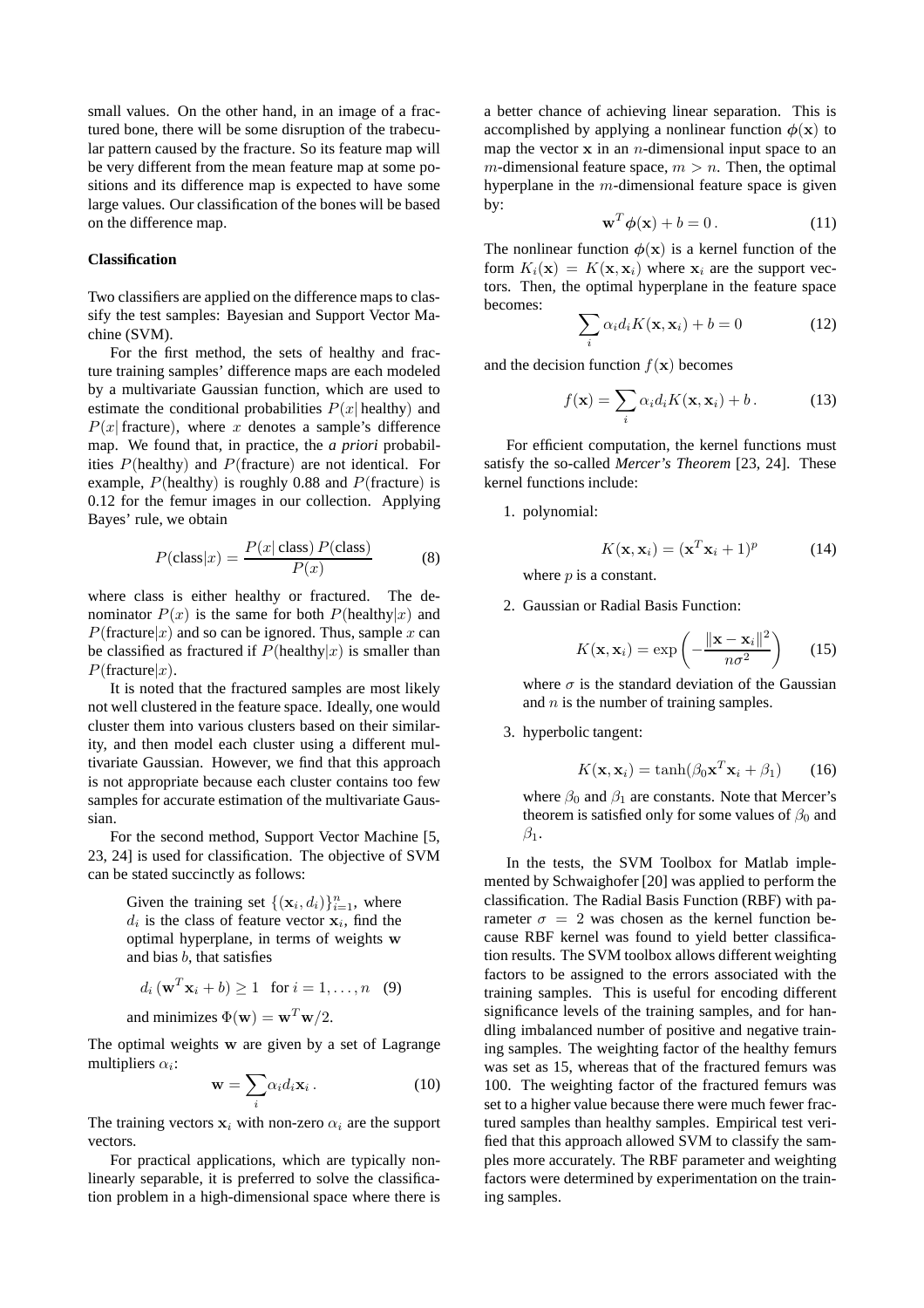# **EXPERIMENTS AND DISCUSSION**

# **Femur Fracture Detection**

432 femur images were obtained from a local public hospital, and were divided randomly into 324 training and 108 testing images. The percentage of fractured images in the training and testing sets were kept approximately the same (12%). In the training set, 39 femurs were fractured, and in the testing set, 13 were fractured.

Six different classifiers were trained: neck-shaft angle with thresholding, Gabor texture with Bayesian classifier and SVM, intensity gradient direction with Bayesian classifier and SVM, and Markov Random Field texture with SVM. After training, they were applied on the testing samples and three performance measures were computed:

- fracture detection rate: the number of correctly detected fractured samples over the number of fractured samples,
- false alarm rate: the number of wrongly classified healthy samples over the number of healthy samples,
- classification accuracy: the number of correctly classified samples over the total number of samples.

Table 2 shows that individual classifiers have rather low fracture detection rate, particularly IGD with Bayesian classifier and MRF with SVM. However, each of them can detect some fractures that are missed by the other classifiers. So, by combining the classifiers, both the fracture detection rate and classification accuracy can be improved significantly. We have experimented with many different combinations of classifiers and find the following combinations to yield good performance (Table 2):

- $\bullet$  1 of 5: A femur is classified as fractured if any one of the five classifiers, except MRF with SVM, classifies it as fractured.
- $\bullet$  1 of 6: A femur is classified as fractured if any one of the six classifiers classifies it as fractured.
- $\bullet$  2 of 6:

A femur is classified as fractured if any two of the six classifiers classify it as fractured.

 $\bullet$  2 of 4:

A femur is classified as fractured if any two of the following four classifiers classify it as fractured: neck-shaft angle method, Gabor texture with Bayesian classifier, Gabor texture with SVM, and intensity gradient direction with SVM.

The 1-of-5 method has the highest fracture detection rate of 100%, which means every fracture can be detected



**Fig.** 6: Subtle fractures at femoral neck (in white ellipse).



**Fig.** 7: Sample radius fractures near the wrist.

by at least one of the classifiers. These detected fractures include very subtle fractures (Fig. 6). The test results show that these classifiers can indeed complement each other. The 1-of-6 method also has a fracture detection rate of 100% but a slightly higher false alarm rate of 11.4%, resulting in a slightly lower overall classification accuracy of 88.9%. This is due to the lower classification accuracy of MRF with SVM compared to most of the other methods. The 2-of-6 method has the best overall performance of high fracture detection rate (92.2%), low false alarm rate (1.0%), and high classification accuracy (98.2%). The 2-of-4 method has no false alarm at all, at the expense of lower fracture detection rate (76.9%) and slightly lower classification accuracy (97.2%)

# **Radius Fracture Detection**

A preliminary test on detecting fractures of the radius near the wrist was also performed using MRF texture model together with SVM classifier. 145 wrist images were obtained from the same local public hospital, and were divided randomly into 71 training and 74 testing images. In the training set, 21 radius bones were fractured whereas 23 were fractured in the testing set. Figure 7 shows examples of radius fractures.

Table 3 shows the performance of the classifier on the testing samples. Interestingly, MRF with SVM performed quite well in detecting radius fractures although it did not perform as well in detecting femur fractures. The reason could be that the fractures of the radius near the wrist are visually more obvious than those at the femoral neck, which can be very subtle (e.g., Fig. 6). So, we expect other feature-classifier combinations to be able to complement MRF with SVM for detecting radius fractures as well.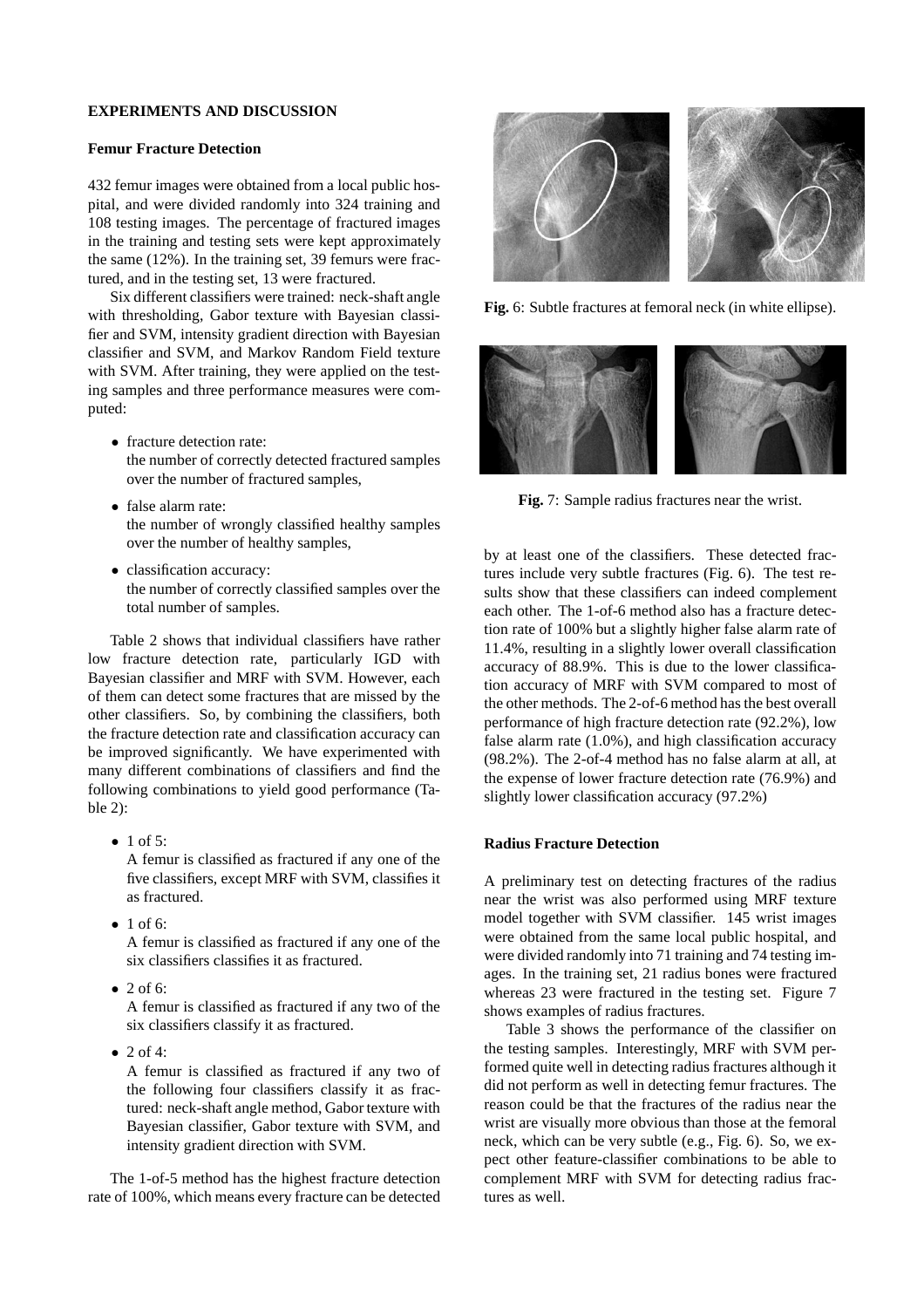**Table** 2: Comparison of performance on femur fracture detection. NSA: neck-shaft angle method, IGD: intensity gradient direction, MRF: Markov Random Field.

|                         |            | Gabor |            | <b>IGD</b>   |       | <b>MRF</b> | Combined |       |       |               |
|-------------------------|------------|-------|------------|--------------|-------|------------|----------|-------|-------|---------------|
|                         | <b>NSA</b> | Baves | <b>SVM</b> | <b>Baves</b> | SVM   | <b>SVM</b> | of       | of 6  | of 6  | $\angle$ of 4 |
| fracture detection rate | 61.5%      | 53.9% | 69.2%      | 38.5%        | 53.9% | 14.3%      | 100%     | 100%  | 92.2% | 76.9%         |
| false alarm rate        | .9%        | 0.0%  | 2.9%       | 4.8%         | .0%   | .8%        | 10.5%    | 1.4%  | .0%   | $0.0\%$       |
| classification accuracy | 93.5%      | 94.4% | 93.5%      | 88.0%        | 93.5% | 89.5%      | 89.8%    | 88.9% | 98.2% | 97.2%         |

**Table** 3: Test results on radius fracture detection.

|                         | left  | right | overall |
|-------------------------|-------|-------|---------|
| fracture detection rate | 80.0% | 84.6% | 82.6%   |
| false alarm rate        | 15.2% | 19.5% | 17.6%   |
| classification accuracy | 78.8% | 75.6% | 77.0%   |

# **CONCLUSION**

This paper presented our research work on the detection of bone fractures in x-ray images. A suite of methods that combine different features and classification techniques have been developed and tested on detecting femur fractures. Although the fracture detection rate of individual classifier is not very high, they can complement each other in fracture detection. As a result, by combining the individual classifiers, both fracture detection rate and classification accuracy are improved significantly. Preliminary test results are also reported on the detection of radius fractures near the wrist, with encouraging results. We expect the combined approach to be applicable and useful for improving the fracture detection rate and classification accuracy of radius fractures as well.

In extracting the features for classification, adaptive sampling is used, which can adapt to the variation of size over different images. Another advantage of this adaptive sampling method is that it requires the extraction of only approximate bone contours. Therefore, it can also tolerate slight variation of shape over different patients, and does not require very accurate extraction of the bone contours.

Our continuing research objective is to study how strongly the presence of growth plates of the radius bone (Fig. 8) affects fracture detection and classification performance. Growth plates are a feature of the natural growing process of the radius, which should not be classified as fractures. Nevertheless, in some cases, growth plates can be presence together with fractures of the radius further away from the wrist (Fig. 9). These types of fractures are, however, easy to detect especially from the x-ray images of the side view of the wrist.

Our next target is to develop a prototype system for field test in the hospital. Although our laboratory tests indicate that the combined approach can detect all the fractures in the test set with only 10% false alarm rate, it will be interesting to see how well the system performs in field test.



**Fig.** 8: Healthy radius with growth plate.



**Fig.** 9: Fractured radius with growth plate.